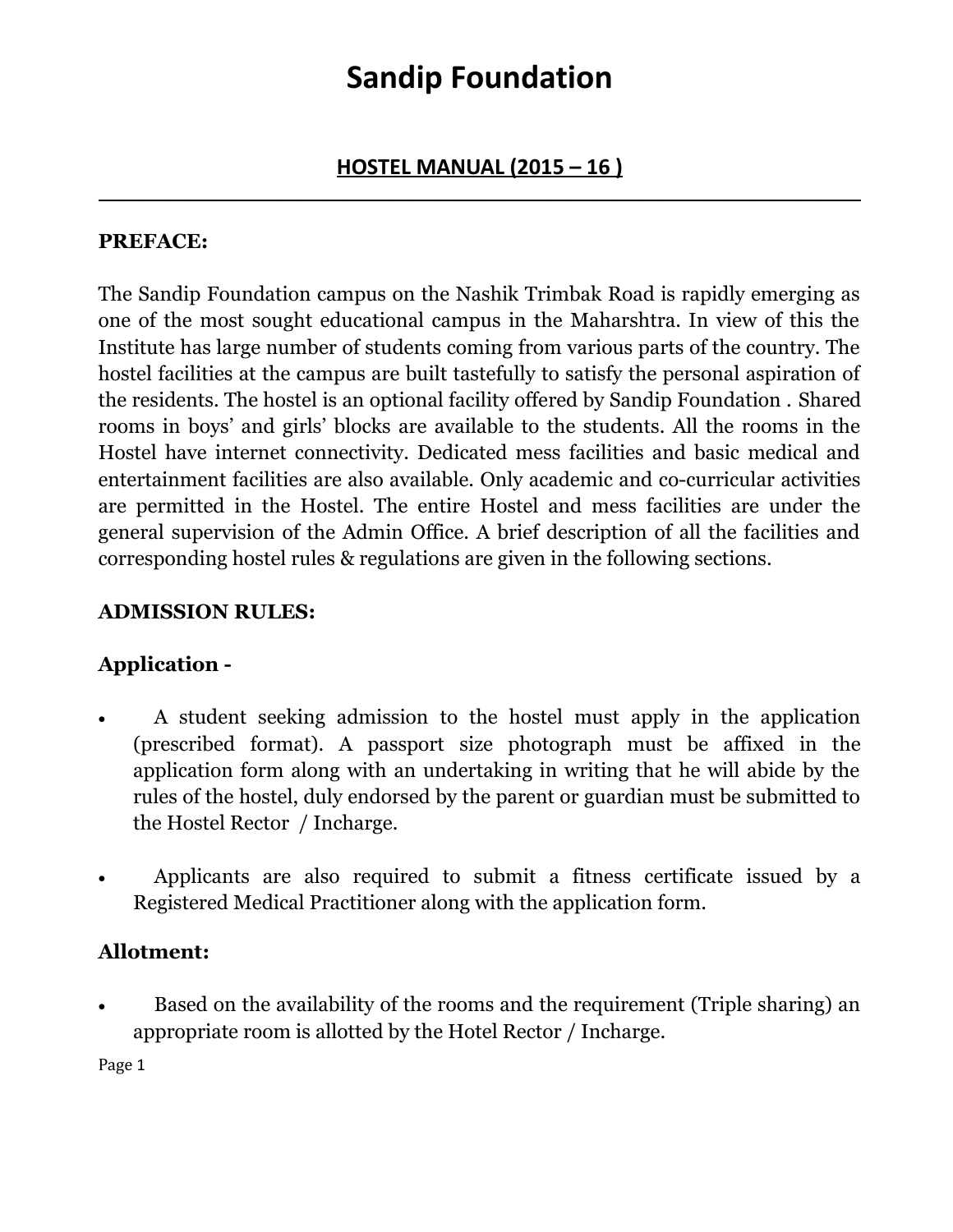### **HOSTEL MANUAL (2015 – 16 )** \_\_\_\_\_\_\_\_\_\_\_\_\_\_\_\_\_\_\_\_\_\_\_\_\_\_\_\_\_\_\_\_\_\_\_\_\_\_\_\_\_\_\_\_\_\_\_\_\_\_\_\_\_\_\_\_\_\_\_\_\_\_\_\_\_\_\_\_\_\_\_\_\_\_\_\_\_\_\_\_\_\_

- The Management reserves the right to refuse admission in the hostels to any student without assigning any reason, or to expel any resident in the interest and the welfare of the campus.
- A student admitted to the hostel will have no claim to any particular room. He / She will have to stay in the room allotted to him / her with other residents in the room.

### **Payment of Fees:**

- A student admitted to the hostel for a particular year should pay the fees for the entire period in advance.
- On payment of fees the student is allowed to occupy the allotted room along with the furniture fixtures and other belongings offered by the hostel are then handed over to him/ her and documented.
- Late fee charges will be applicable.

### **GENERAL RULES AND REGULATIONS:**

 Inmates of each room are jointly responsible for the furniture, fittings, etc. and cost of repair of any damage to the hostel property is recoverable from them. If any student is found absent without proper intimation, appropriate disciplinary action will be taken & immediate information will be given to their Parents / Local guardians.

 Mutual exchange of rooms is not permitted. Students are not allowed to shift rooms without prior permission of the Hostel Rector).For effective utilization of the hostel facilities, students may be required to change their rooms at any time during the academic year if so required and recommended by the Admin. Students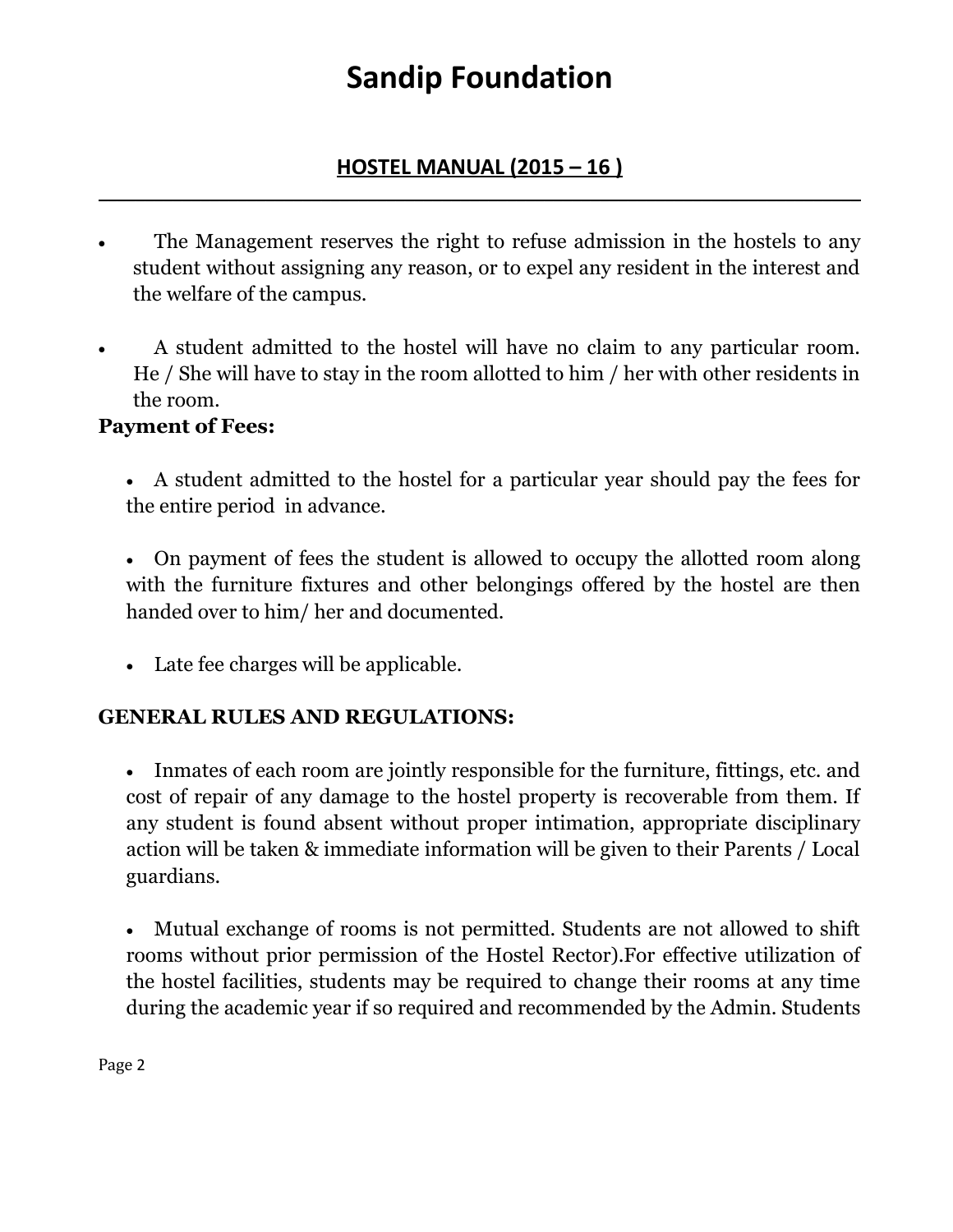### **HOSTEL MANUAL (2015 – 16 )**

\_\_\_\_\_\_\_\_\_\_\_\_\_\_\_\_\_\_\_\_\_\_\_\_\_\_\_\_\_\_\_\_\_\_\_\_\_\_\_\_\_\_\_\_\_\_\_\_\_\_\_\_\_\_\_\_\_\_\_\_\_\_\_\_\_\_\_\_\_\_\_\_\_\_\_\_\_\_\_\_\_\_ may be asked to vacate or shift their rooms during undertaking maintenance work.

 Every student is responsible for the care of the hostel property. Students are not allowed to remove any article. Students, staying in the Hostel, are responsible for any loss or damage caused to the property of the Institute whether movable or immovable. Students shall be charged individually or collectively for damages to the hostel property, including furniture, cupboard, etc. provided in the room. If the person(s) is/are not traced, the students in that wing or block will be held responsible and collectively charged. In certain cases, all the students of a particular block may be held responsible. In case of deliberate damage, in addition to recovery of the cost of repair, the Institute may impose a fine and also treat this as a violation of hostel rules. A student vacating the hostel accommodation must clear all outstanding payments and get a clearance certificate from Hostel Office before leaving the Hostel.

 Students are not supposed to celebrate any community festival/ occasion like birthday inside the rooms or on the corridors of the Hostel blocks. Open spaces outside the hostel premises, like canteen may be used for such purposes with prior approval on the terms and condition laid down by the authorities.

 Ragging in any form and eve teasing is not permitted and any violation of this rule will result into strict disciplinary action resulting in expulsion from the hostel and the Institute.

 No female guest can be entertained in the boy's hostel and no male guest in the girl's hostel room other than reception room.

Playing cards or any other form of gambling is strictly prohibited in the hostel.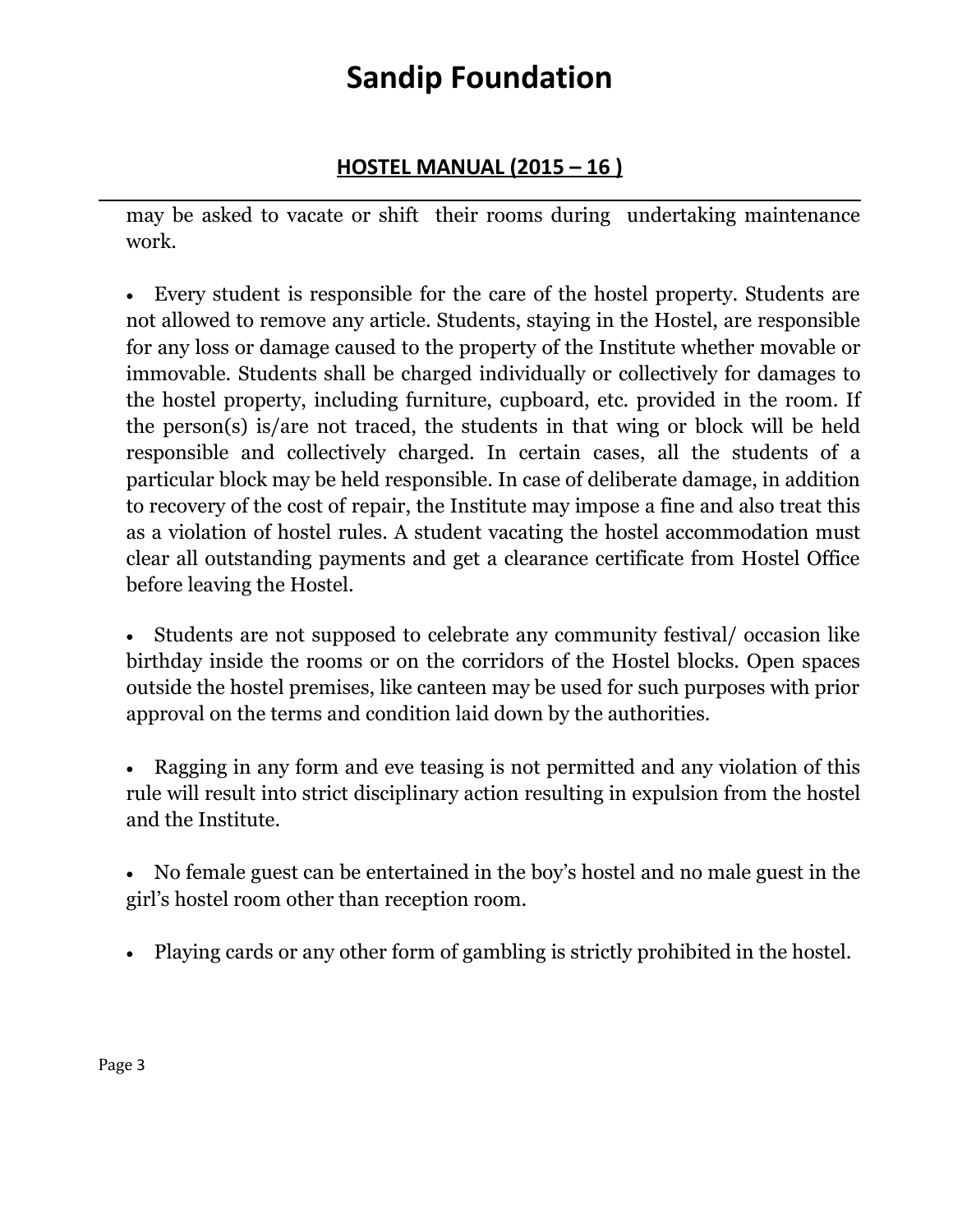### **HOSTEL MANUAL (2015 – 16 )**

\_\_\_\_\_\_\_\_\_\_\_\_\_\_\_\_\_\_\_\_\_\_\_\_\_\_\_\_\_\_\_\_\_\_\_\_\_\_\_\_\_\_\_\_\_\_\_\_\_\_\_\_\_\_\_\_\_\_\_\_\_\_\_\_\_\_\_\_\_\_\_\_\_\_\_\_\_\_\_\_\_\_ Students are not permitted to entertain any day scholars/guests to stay with them without the permission of the Hostel Rector and if found strict action will be taken against the students.

 Students are not allowed to stay in the hostel during the college hours without any valid reason/permission from their respective Rector / Head of the Department / Principal.

 Use of drugs, alcohol and smoking is strictly prohibited. Possession of these items in hostel is also prohibited.

 In case of serious illness or infectious diseases, the students should report to the concerned Hostel rector for necessary action.

- No electrical appliances are permitted in the hostels.
- All the students have to put off the light & fans of the room when they go out.

 Students are advised to avoid keeping possession of valuables and excess cash with them. They are also advised to keep their boxes or suitcases always locked and deposit excess money, if any, in the bank.

 Writing or pasting posters on the walls, windows and doors is strictly prohibited.

 Hostel inmates shall not organize or address any meeting in the hostel without prior permission of the Principal. They are also not allowed to celebrate any kind of function without the permission of the Rector.

 Only Laundry services authorized by the college may be engaged. Students should not deal with unauthorized vendors.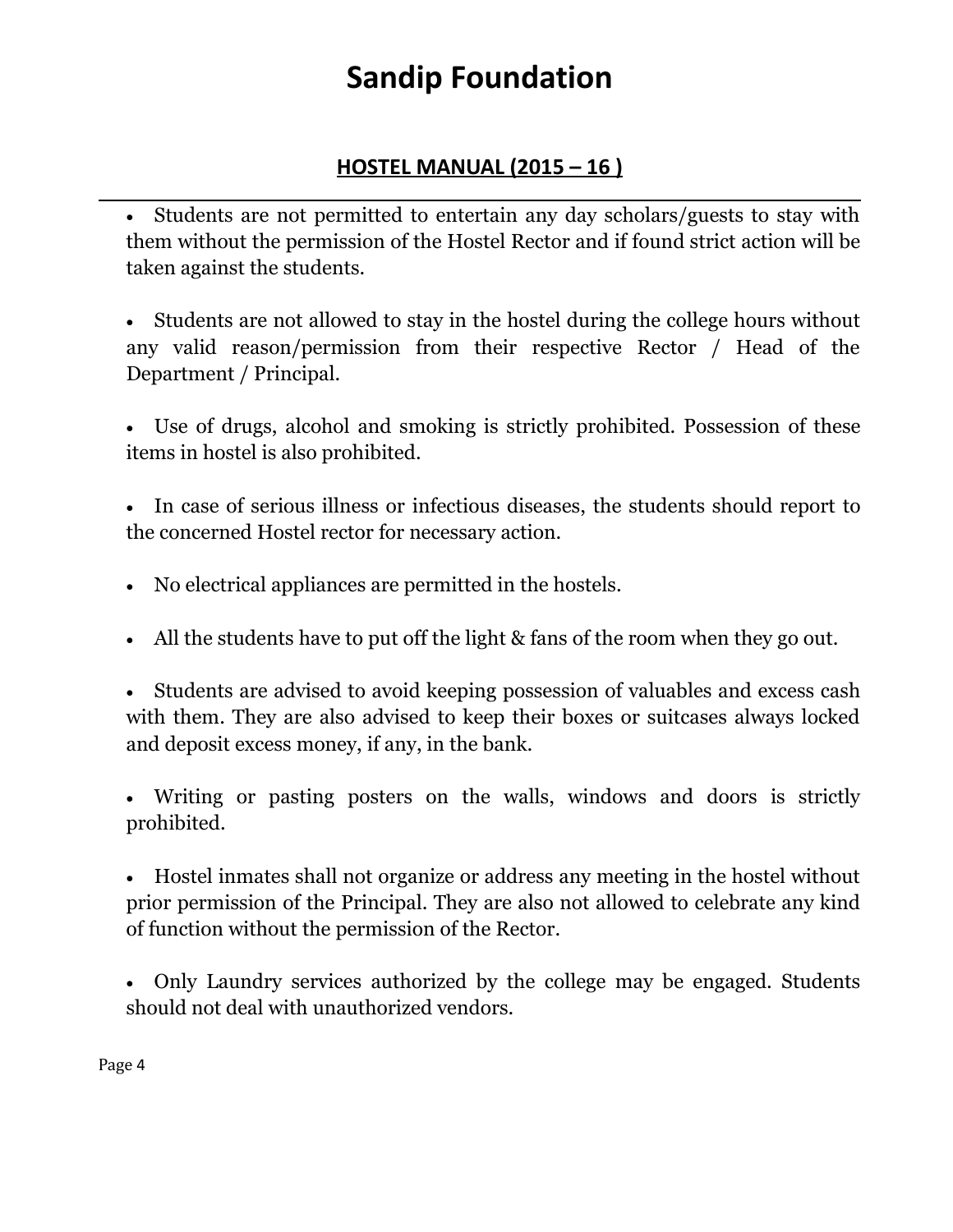### **HOSTEL MANUAL (2015 – 16 )**

\_\_\_\_\_\_\_\_\_\_\_\_\_\_\_\_\_\_\_\_\_\_\_\_\_\_\_\_\_\_\_\_\_\_\_\_\_\_\_\_\_\_\_\_\_\_\_\_\_\_\_\_\_\_\_\_\_\_\_\_\_\_\_\_\_\_\_\_\_\_\_\_\_\_\_\_\_\_\_\_\_\_ Strict silence should be observed during the period from 10.00 p.m. to 6.00 a.m.

Students are not permitted to stay outside the campus at night.

 Students will not be permitted to enter the hostel premises during the college timings.

 The brothers, cousins or nephews of girl students are not permitted to visit the girl students.

 If the students wish to go home for weekdays or weekends, they have to obtain permission from their HODs / Principals in the prescribed format.

 Disciplinary action will be taken for violation of rules and misconduct by hostel inmates. In all matters of discipline, the decision of the management shall be final. Student may have no claim on the fees paid if expelled on disciplinary grounds.

 The Hostel organizing body shall be nominated on the basis of merit to assist the Hostel Rector in supervision and enforcing discipline.

 The Room of any student can be inspected at any time by Hostel Rector /or a team of staff members of the College nominated by the Principals / Admin office.

 Rooms must be locked for the safety reason and students have to arrange the locks.

 Students are expected to share the responsibilities and duties in maintaining the Hostel mess and the campus.

 At the time of allotment of seat and leaving the Hostel for summer vacation, every student must take over and hand over the hostel property including room key (if Page 5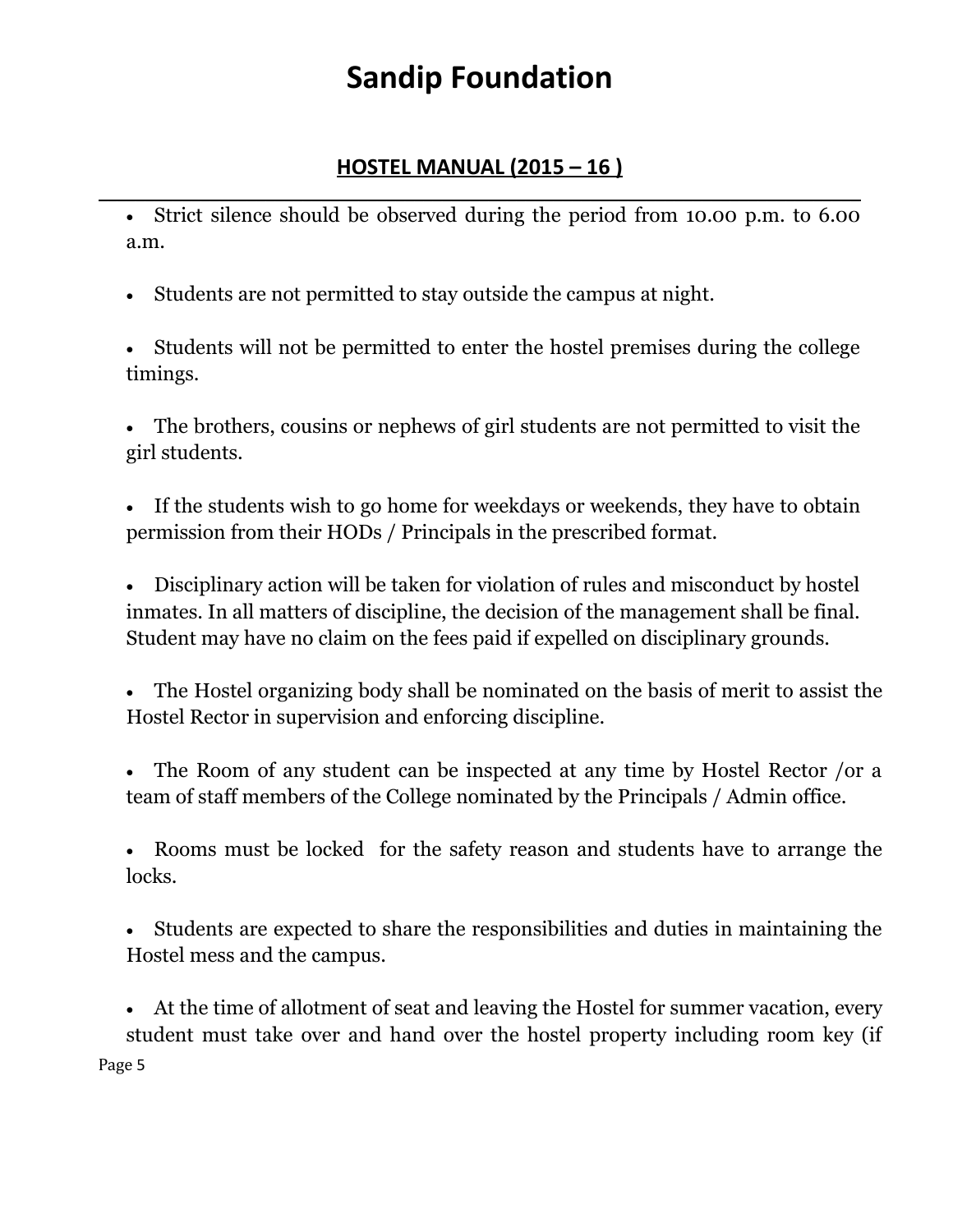### **HOSTEL MANUAL (2015 – 16 )**

\_\_\_\_\_\_\_\_\_\_\_\_\_\_\_\_\_\_\_\_\_\_\_\_\_\_\_\_\_\_\_\_\_\_\_\_\_\_\_\_\_\_\_\_\_\_\_\_\_\_\_\_\_\_\_\_\_\_\_\_\_\_\_\_\_\_\_\_\_\_\_\_\_\_\_\_\_\_\_\_\_\_ any )carefully. Stolen items, damages of furniture, electric fitting, crockery etc. will be replaced at the cost recovered from the student.

 No activity such as display of notices, cultures, guest artist, publication of souvenirs / magazine whatsoever shall be arranged without the permission of Hostel Rector/HOD/Principal.

 Visitors are not permitted to stay in the hostel after 7.00 p.m. and guests are not allowed to stay in the hostel except with prior permission of the Hostel Rector / Admin office.

 Ragging is banned in the campus and anyone indulging in ragging will be punished, which may include fine with a public apology, suspension from the Institute or class for a limited period, or even expulsion from the Institute. Broadly speaking, ragging is: "any disorderly conduct whether by words spoken or written or by an act which has the effect of teasing, treating or handling with rudeness any other student, indulging in rowdy or undisciplined activities which causes or is likely to cause annoyance, hardship or psychological harm or to raise fear or apprehension thereof in a fresher or a junior student or asking the students to do any act or perform something which such student will not do in the ordinary course and which has the effect of causing or generating a sense of shame or embarrassment so as to adversely affect the physique or psyche of a fresher or a junior student". Any student who is subject to ragging or is aware of any such incident should report the same immediately to

- 1. Hostel Rector (Boys hostel)-
- 2. Hostel Rector (Girls Hostel) -
- 3. Admin Office
- 4. Principals / HOD -

### **Guests and visitors:**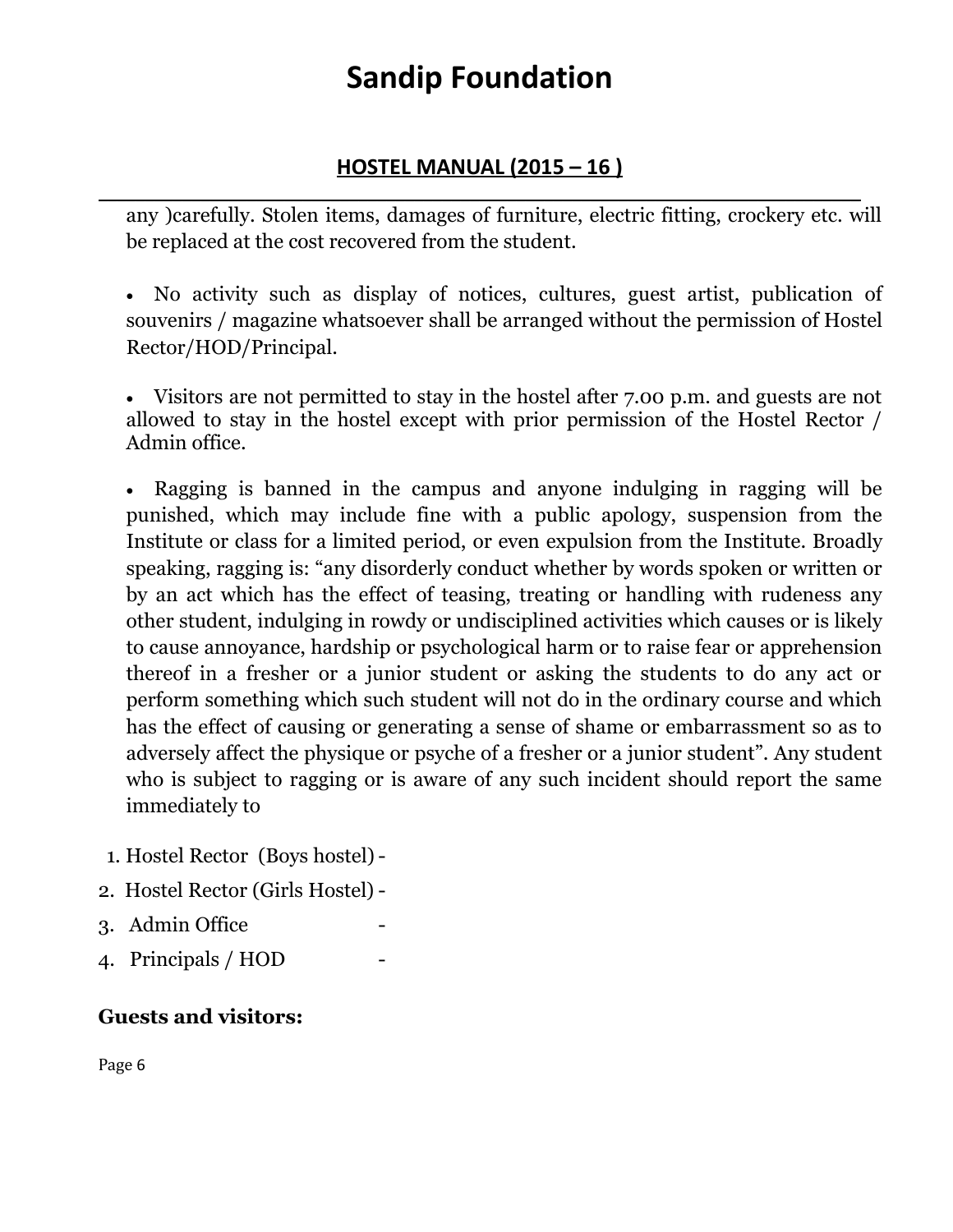#### **HOSTEL MANUAL (2015 – 16 )** \_\_\_\_\_\_\_\_\_\_\_\_\_\_\_\_\_\_\_\_\_\_\_\_\_\_\_\_\_\_\_\_\_\_\_\_\_\_\_\_\_\_\_\_\_\_\_\_\_\_\_\_\_\_\_\_\_\_\_\_\_\_\_\_\_\_\_\_\_\_\_\_\_\_\_\_\_\_\_\_\_\_

 Parents/Relatives are allowed to meet their wards in the hostel only during the non-working hours of the college with the permission of the Rector.

- No Guest or visitors are permitted to stay in Hostel rooms.
- The hostel Rector based on availability of guest rooms may make arrangements for stay only for the parents (father/ Mother) of the residents

### **Leave of absence:**

- All Hostel students must obtain a gate pass before leaving the campus for any reason.
- Students, who are sick and want to go home or to their local guardian, must obtain permission from the Rector in the prescribed form,.
- Students who leave the hostel for weekends should apply for leave in the prescribed form and obtain permission from respective HOD before they leave the hostel.
- Leave for reasons other than sickness should be obtained in advance from the HOD .
- The leave forms must be duly approved by the HOD & the Principal office.
- The students are generally not permitted to go to their native place during working days. In case of emergency and other important occasions they may avail leave citing proper reasons to their HODs.
- In case of leave on non working days, the students have to get their leave forms signed by HODs well in advance and can submit to the Hostel Rectors.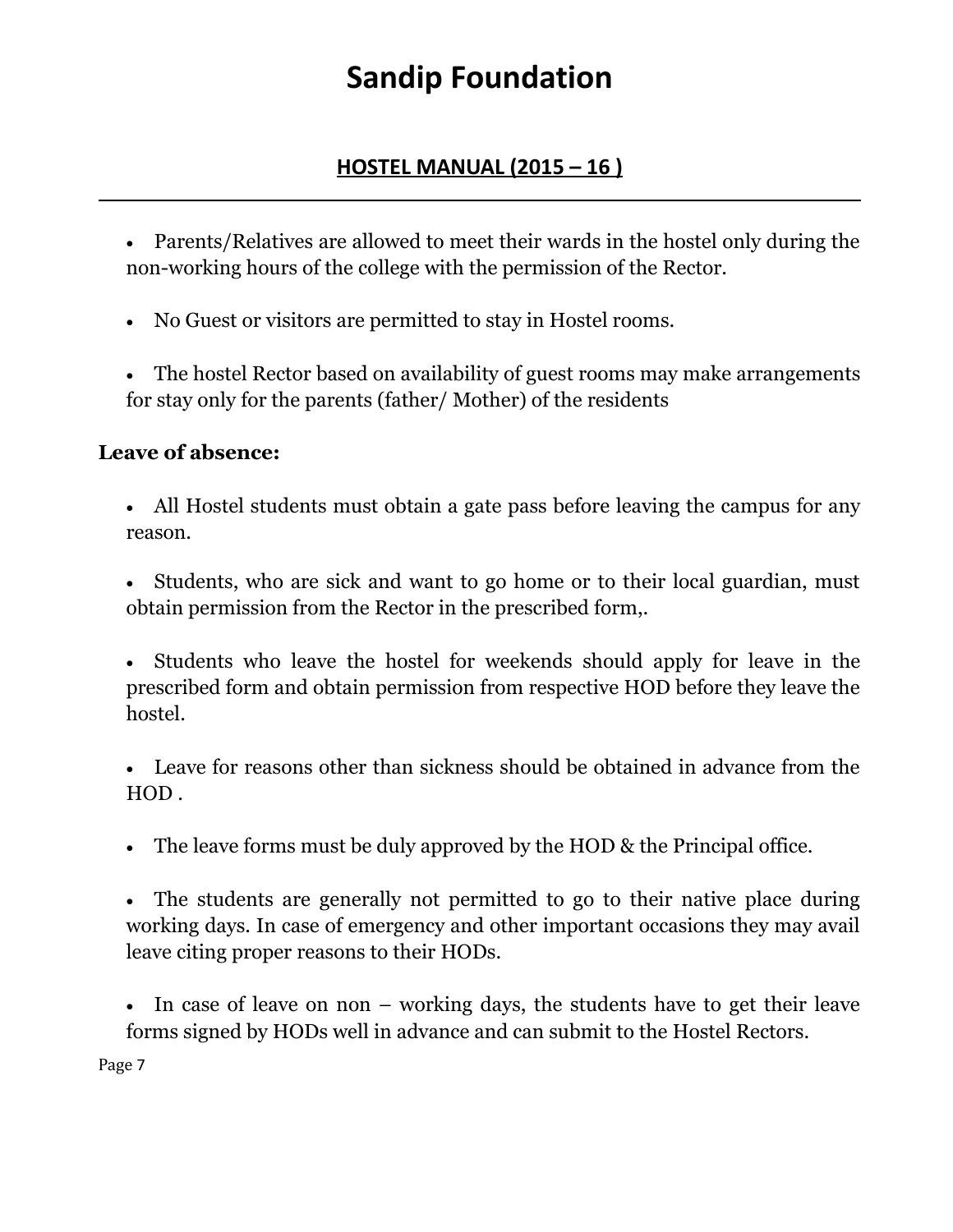#### **HOSTEL MANUAL (2015 – 16 )** \_\_\_\_\_\_\_\_\_\_\_\_\_\_\_\_\_\_\_\_\_\_\_\_\_\_\_\_\_\_\_\_\_\_\_\_\_\_\_\_\_\_\_\_\_\_\_\_\_\_\_\_\_\_\_\_\_\_\_\_\_\_\_\_\_\_\_\_\_\_\_\_\_\_\_\_\_\_\_\_\_\_

 The Hostel Rector will not permit leave for the students without the leave forms duly approved by the HOD/Principals.

 In case of any Emergency (from 10 p.m. to 7 a.m.), the Hostel Rector can take decision to send the students to their home, and the same can be informed to the Principal's office and Admin office on the next day.

#### **HOSTEL MESS RULES:**

- Entry into the kitchen is strictly prohibited, except for the Hostel Warden and mess committee members.
- Students are required to wear decent attire in the Mess Dining area and shall maintain the discipline.
- Food should not be taken to the rooms, except in case of illness, with the specific permission of Hostel Rector.
- Complaints regarding the quality of food and suggestions should be entered in the suggestion / complaint register available in the mess.
- Avoid wastage of food and water.

#### **MESS TIMINGS:**

| <b>BREAKFAST</b> | 07.30 a.m.          | to  | 9.30 a.m. |
|------------------|---------------------|-----|-----------|
| LUNCH            | 12.30 noon          | -to | 2.00 p.m. |
| <b>DINNER</b>    | $\sigma$ 07.30 p.m. | to  | 9.00 p.m. |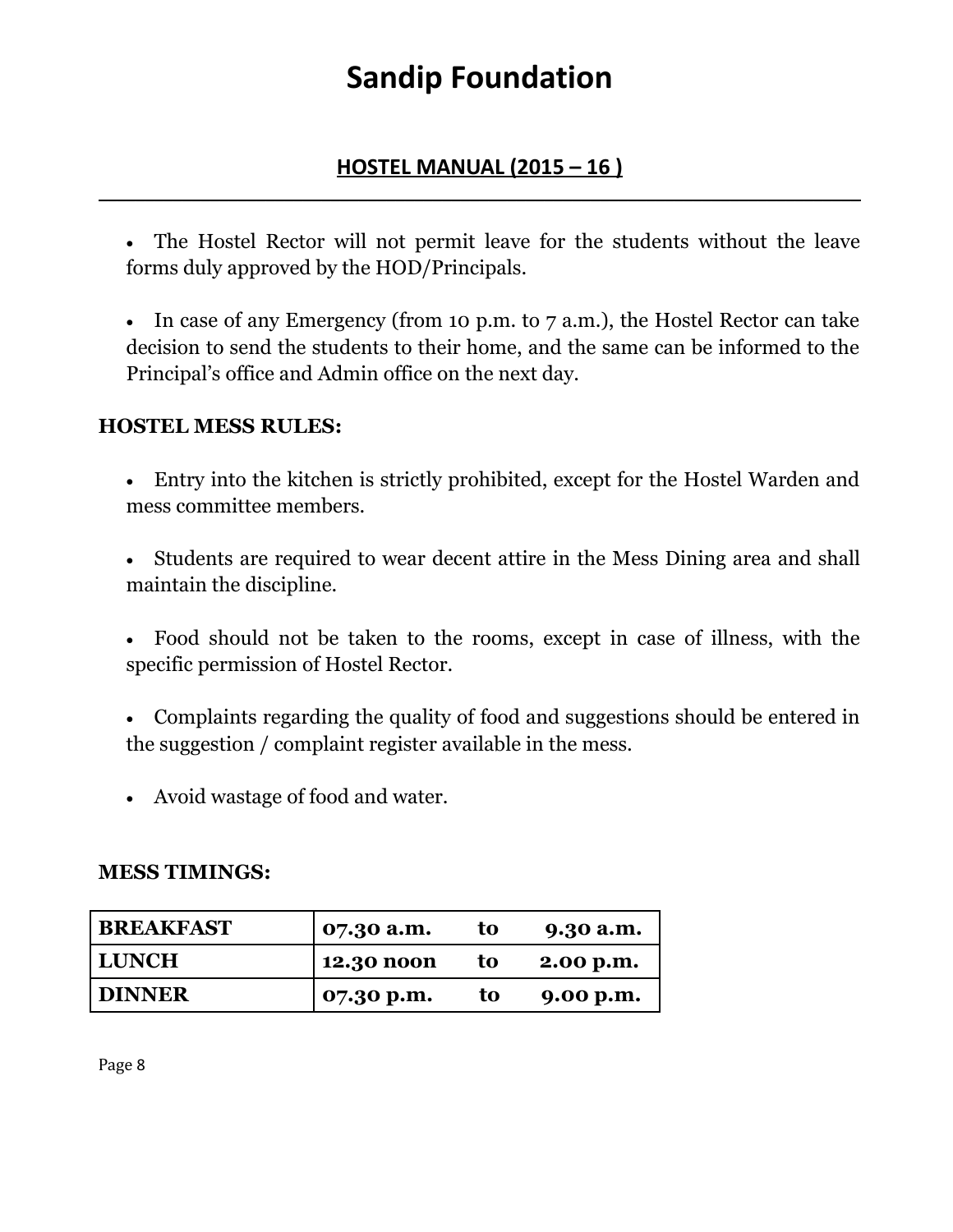### **HOSTEL MANUAL (2015 – 16 )**

#### \_\_\_\_\_\_\_\_\_\_\_\_\_\_\_\_\_\_\_\_\_\_\_\_\_\_\_\_\_\_\_\_\_\_\_\_\_\_\_\_\_\_\_\_\_\_\_\_\_\_\_\_\_\_\_\_\_\_\_\_\_\_\_\_\_\_\_\_\_\_\_\_\_\_\_\_\_\_\_\_\_\_ **ADDITIONAL RULES FOR GIRL STUDENTS :**

- Girl students are not permitted to go out of the campus except with the prior permission of the Hostel Rector.
- Parents / Relatives will be permitted to visit on Saturdays, Sundays and public Holidays between 2.00 p.m. and 6.00 p.m.
- Girl students will be permitted to go out during the weekend or stay outside at night with the local guardian with the written approval of the parents.
- Girl students are especially warned not to keep jewelry or valuables in the rooms.

### **RULES FOR VACATING / LEAVING THE HOSTEL:**

- 1 Students who wish to vacate the hostel are permitted to leave on the very next day of their last paper .In some special case students can stay 02 days more with the prior approval from the Hostel Rector.
- 2 Students applying for vacation of hostel must take consent of his father in writing or by telephonic conversation with Hostel rector.
- 3. Hosteller must put up application for vacating hostel giving valid grounds. Application must be submitted minimum one month earlier to the desired date of vacation.
- 4. On approval of application by Prof In Charge Hostel, he/she will be issued Hostel Clearance Performa by the respective hostel Rector for getting clearance from hostel.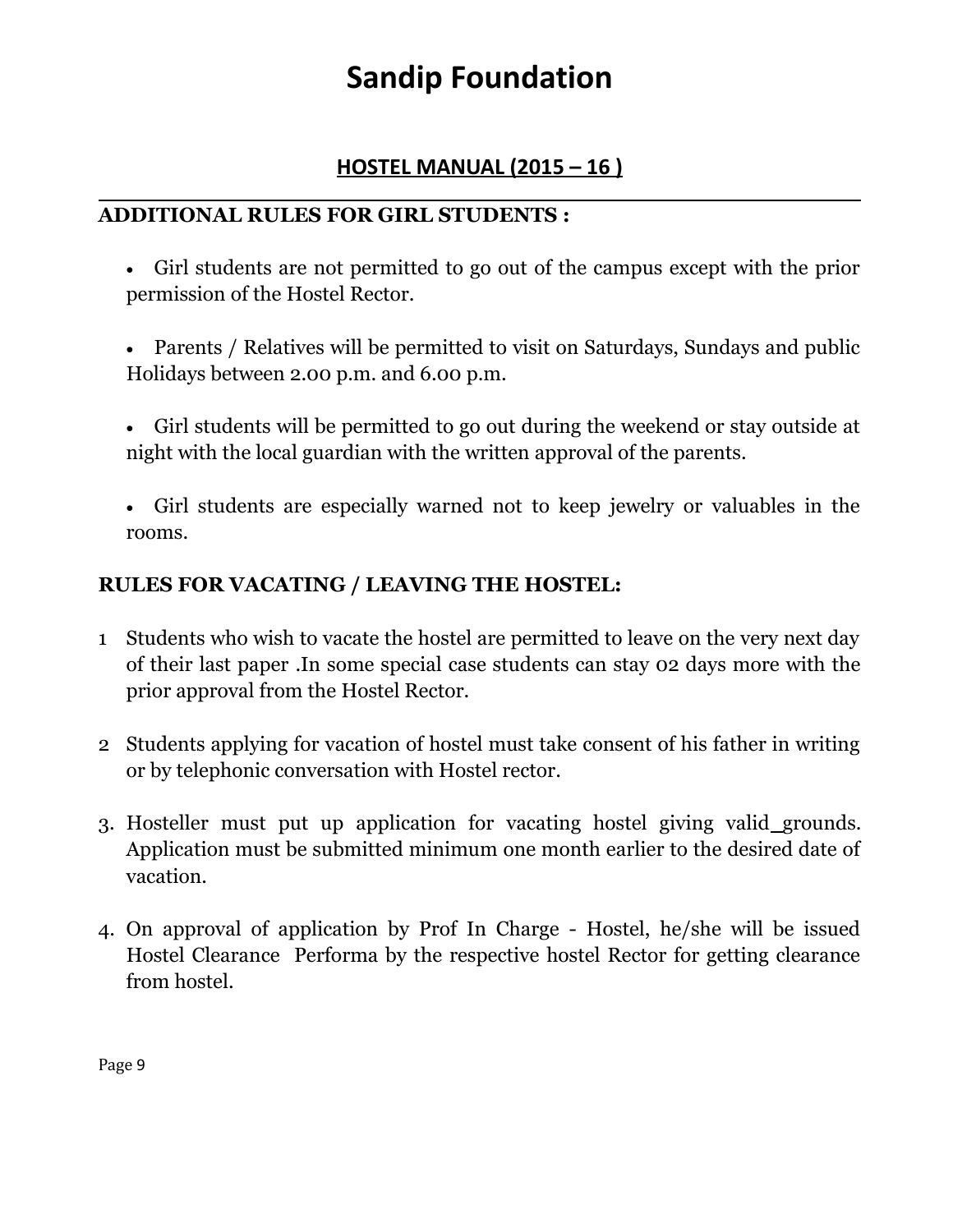### **HOSTEL MANUAL (2015 – 16 )**

- \_\_\_\_\_\_\_\_\_\_\_\_\_\_\_\_\_\_\_\_\_\_\_\_\_\_\_\_\_\_\_\_\_\_\_\_\_\_\_\_\_\_\_\_\_\_\_\_\_\_\_\_\_\_\_\_\_\_\_\_\_\_\_\_\_\_\_\_\_\_\_\_\_\_\_\_\_\_\_\_\_\_ 5. After receiving Hostel Clearance Performa duly completed and clearance from admin, the hostellers name will be deleted from the hostel records.
- 6. Failing to adopt above said procedure name of hosteller will continue in the hostel records. He/she will need to pay till the date of submission of complete Hostel Clearance Form.
- 7. Application submitted by the hosteller will be considered. If grounds framed in the application are genuine and reasonable then only he/she will be permitted to vacate hostel. Decision of the authorities will be final.
- 8. Students expelled on Discipline grounds will be dealt separately.

### **OTHER RULES:**

9. The hostel fee as decided by the management will be applicable for One Academic Year .

11. Hostel fee will not be refundable under any circumstances nor can it be transferred to any other name or to any other head.

12. Hostel security deposit, as decided from time to time, would be refundable only at the time of leaving the hostel after deducting dues, if any.

13. Hostel fee will be charged for One AcademicYear at the time of taking admission in the

hostel.

18. The parents of the student will have to give an under taking, at the time of admission to the hostel, that the student will not vacate the hostel at least for 6 months.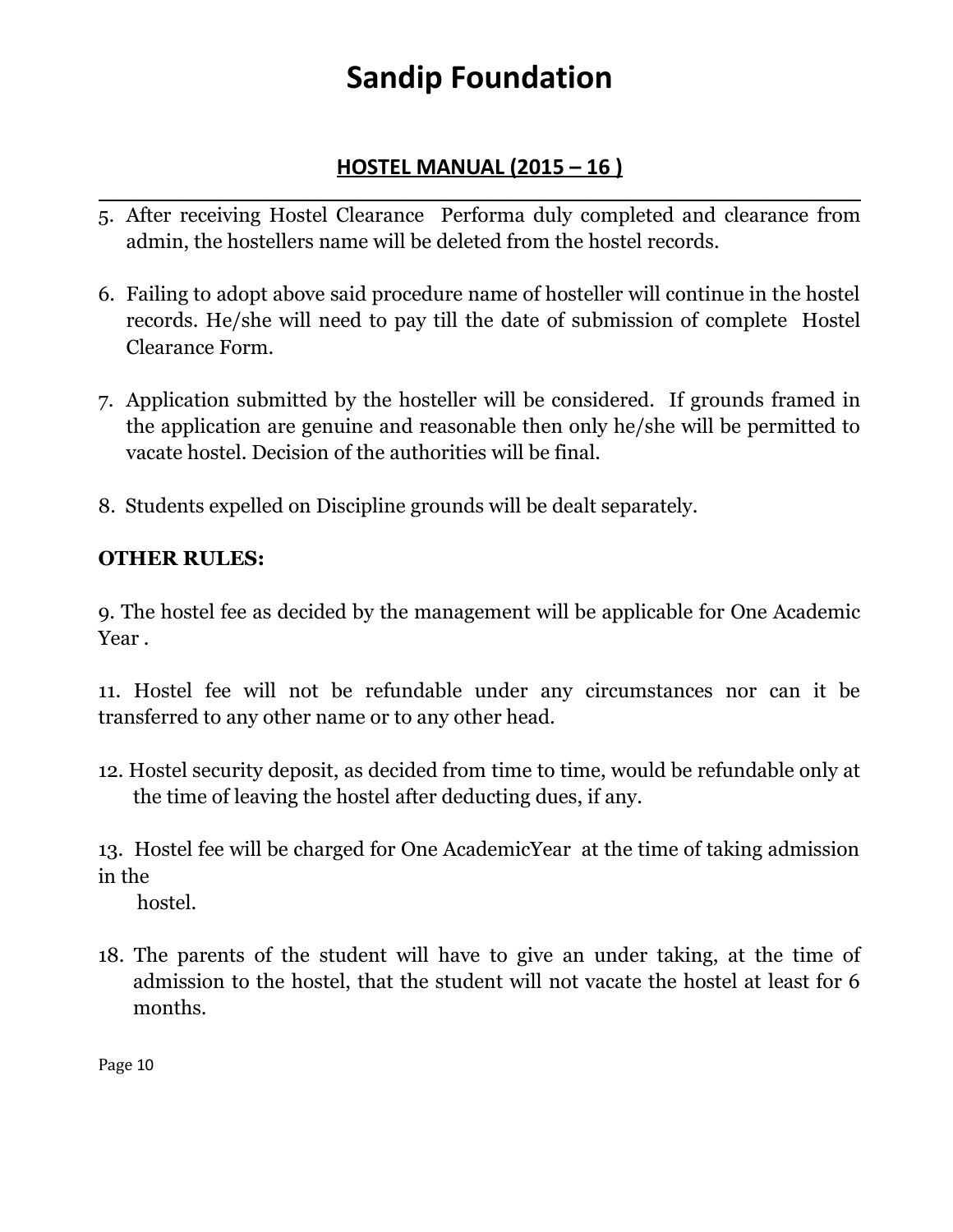#### **HOSTEL MANUAL (2015 – 16 )** \_\_\_\_\_\_\_\_\_\_\_\_\_\_\_\_\_\_\_\_\_\_\_\_\_\_\_\_\_\_\_\_\_\_\_\_\_\_\_\_\_\_\_\_\_\_\_\_\_\_\_\_\_\_\_\_\_\_\_\_\_\_\_\_\_\_\_\_\_\_\_\_\_\_\_\_\_\_\_\_\_\_

#### **GENERAL CONDUCT:**

Please utilize the dustbin kept in the corridor for throwing the garbage.

• Keep the clothes, pillows and bedspreads neat and clean. Wash them at least once in a fortnight.

Use hangers for hanging clothes.

 Do not dry (washed clothes inside the room. Provision to dry the washed clothes is available on the terrace of each hostel.

- Avoid foul smelling items inside your room.
- Please ensure that your footwear is clean.
- Please do not stick anything on the windows / doors.
- Water and electricity are precious. Avoid wastage of water while bathing and when using the

 toilet. See that the taps are kept closed after use. All electrical fittings should be switched off

while leaving the rooms.

 The students are required to report back to the Hostel by 7:00 pm (gate closing time).

#### **TRANSPORT:**

Shuttle facility is available to students to commute to the Nashik City on fixed timings.